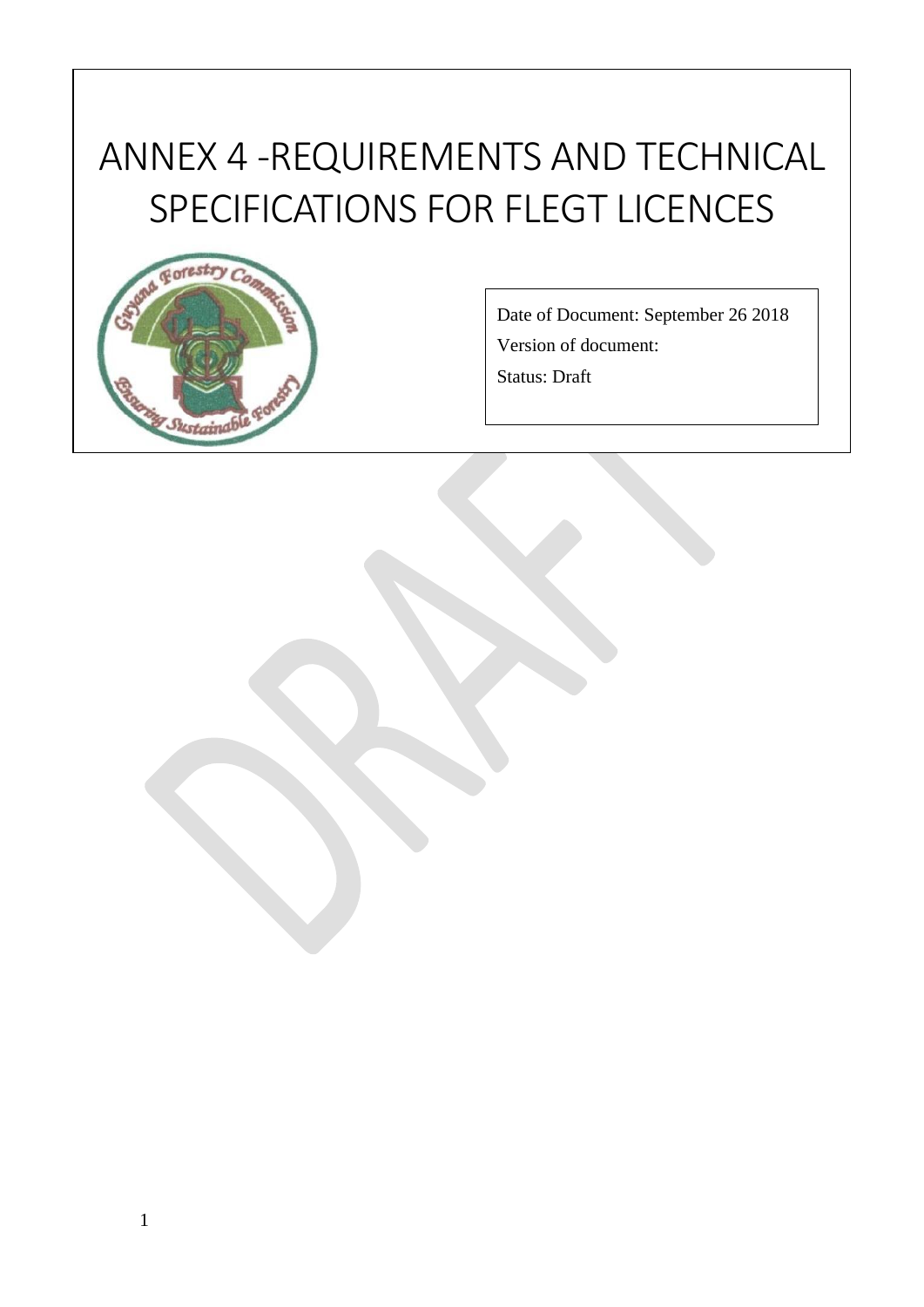#### **REQUIREMENTS AND TECHNICAL SPECIFICATIONS FOR FLEGT LICENCES**

#### *Article 1*

#### *General requirements relating to FLEGT licences*

- 1. Any shipment of timber products listed in Annex I to this Agreement which is exported from Guyana to the Union is required to have a FLEGT licence. In accordance with Regulation (EC) No 2173/2005 and this Agreement, the Union shall accept such shipments from Guyana for import into the Union only if they are covered by FLEGT licences.
- 2. In accordance with point (j) of Article 2 of this Agreement, a FLEGT licence is a document issued by the Licensing Authority which confirms that a shipment of timber products intended for export to the Union has been legally produced and verified in accordance with the criteria laid down in this Agreement.
- 3. FLEGT licences may be issued in paper or electronic form.
- 4. A FLEGT licence shall be issued for a single shipment of a single licensee and to a first point of entry into the Union. One single FLEGT licence should not be declared to more than one customs office in the Union.
- 5. Either paper or electronic licences shall provide the information specified in Appendix 1, in accordance with the notes for guidance set out in Appendix 2.
- 6. The applicant submits the FLEGT licence and Export Certificate for export to the Union, or only the Export Certificate for export to other destinations, attaching the other required documents, to the Customs Excise and Trade Operations (CETO). The procedures for the issuance of the FLEGT licence and the Export Certificate, and their respective articulation with the Customs documents, will be finalised during the implementation phase of the GTLAS.
- 7. For complex shipments, including different types of timber products, for which it may not be possible to include all required information referred to in Template 1 in the Appendix 1, an authorised attachment (additional goods description attached to the FLEGT licence) shall be added to the licence. The authorised attachement shall include qualitative and quantitative information related to the description of the shipment as specified in Template 2 in Appendix 1. In that case, the corresponding boxes (boxes number 9 to 16) in the licence shall not include information on the shipment but reference the authorised attachment.
- 8. The detailed requirements and procedures to extend the validity, and define the cancelation and the management of FLEGT licences will be finalised during the implementation phase of the GTLAS. The procedures to apply for and issue FLEGT licences will be made public.
- 9. Guyana will provide the Union with an authenticated copy of the FLEGT licence, specimens examples of the stamps of the Licensing Authority, and specimen signatures of authorised personel.
- 10.For all approved FLEGT licences, the original and its copies will be issued to the licensee according to the dispositions listed in the Agreement.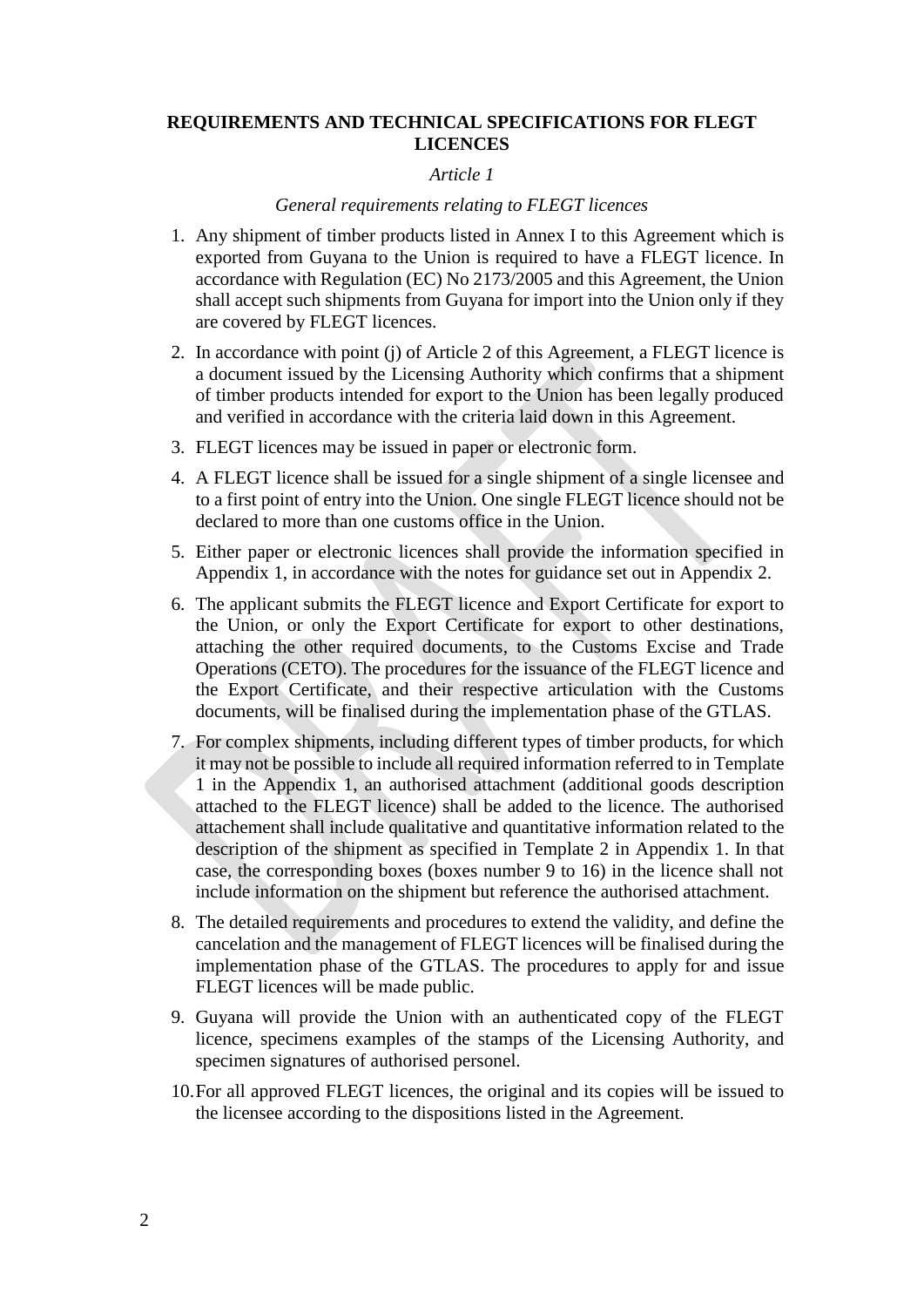11.Timber products protected under the Convention on International Trade in Endangered Species of Wild Flora and Fauna (CITES) are subject to the legality verification under the GTLAS and shall be also covered by a FLEGT licence.

Before export, the CITES Management Authority of Guyana shall ensure that timber subject to the provision of CITES or products containing such timber meet all GTLAS requirements. The CITES Management Authority of Guyana shall issue CITES permits for shipments into the Union containing only timber that is subject to the provisions of CITES or products containing such timber product.

# *Article 2*

#### *Responsibility of the FLEGT Licensing Authority*

- 1. The Licensing Authority in Guyana shall be the Timber Legality and Trade Unit (TLTU) of the Guyana Forestry Commission.
- 2. Competence requirements for the personnel, management structures and internal controls of the Licensing Authority will be defined and established before the FLEGT licensing regime is operational.
- 3. The FLEGT Licensing Authority will inform the Management Information System Unit (MISU) of the Export Request Forms received and rejected, and the FLEGT licences issued.
- 4. The Licensing Authority shall develop a numbering system for FLEGT licences that enables differentiation between FLEGT licences destined to the European Union market and all other export documents required by statute.
- 5. The FLEGT Licensing Authority will only issue a single extension which will be for a period not exceeding three (3) months, at the request of the licensee. The Licensing Authority will introduce and validate the new expiration date.
- 6. In any case, when extending the validity, withdrawal or replacement of the FLEGT licence, the Licensing Authority shall inform the competent authority of the relevant Union Member State.
- 7. The FLEGT Licensing Authority shall endeavour to guarantee the authenticity of FLEGT licencses and to prevent erasures or alterations.
- 8. The FLEGT licensing system will be progressively linked to the proposed Guyana Single Window System for export from Guyana, when conditions allow.
- 9. The FLEGT Licensing Authority is responsible for the required exchange of information between Guyana and the FLEGT competent authorities of the Member States of the Union, as well as other competent authorities of Guyana on issues related to FLEGT licences.

#### *Article 3*

#### *Procedure for issuing FLEGT licences.*

The following steps are considered for the management of FLEGT licences.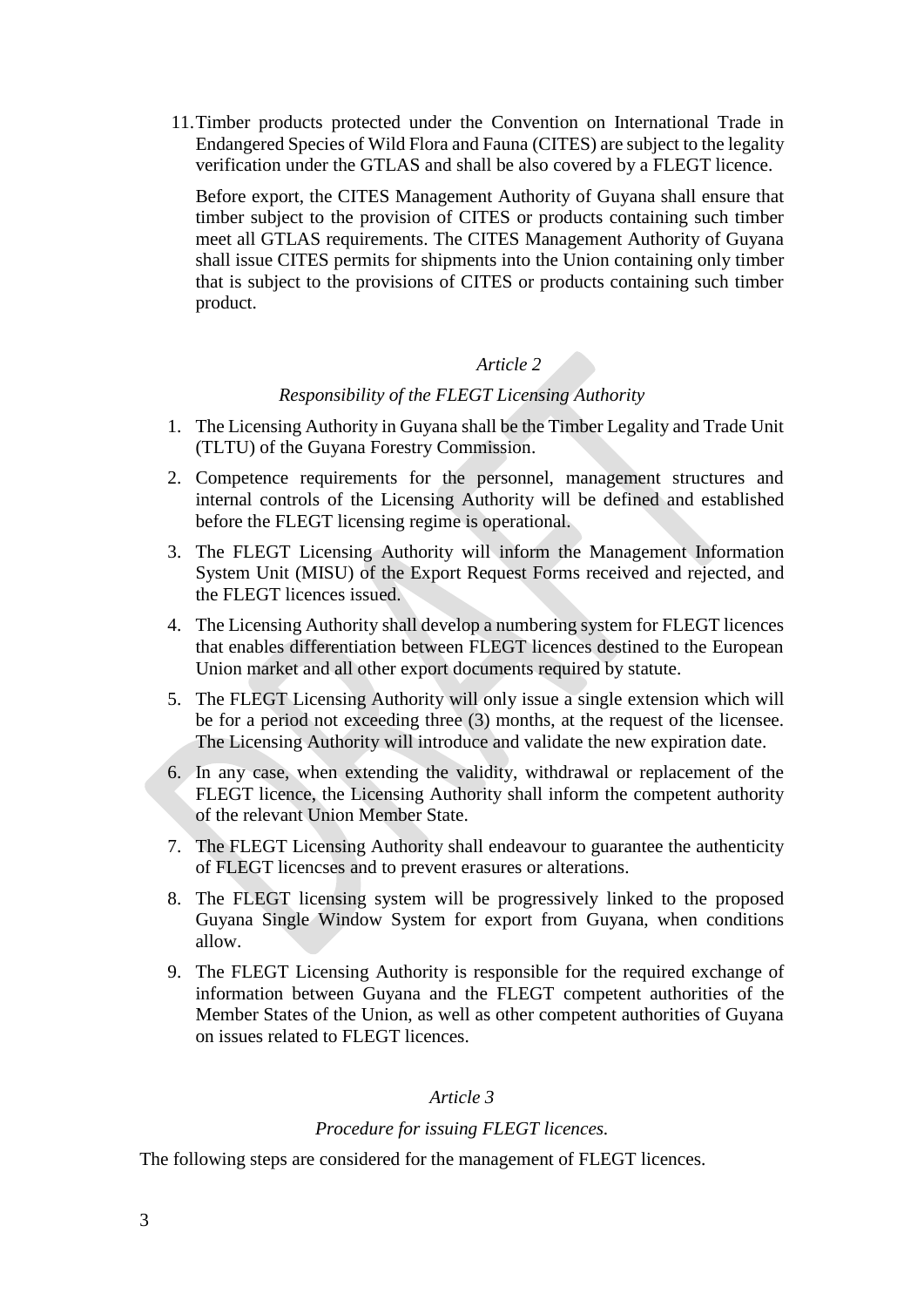- 1. For each shipment, the FMD submits an Export Request Form to the FLEGT Licensing Authority, notifying the Licensing Authority that the FSO has made a request for export of timber product and has met the FMD Export Requirements.
- 2. Upon receiving the Export Request Form, the FLEGT Licensing Authority shall check the Central Information Database (CID) to ensure the FSO's compliance in relation to the timber to be exported.
- 3. After reviewing the Export Request Form and checking the CID, and it is confirmed that the FSO is compliant with the Guyana Timber Legality Assurance System (GTLAS) requirements, the FLEGT Licensing Authority shall issue the FLEGT licence for the corresponding shipment.
- 4. If the FSO is non-compliant with the GTLAS, the FLEGT Licensing Authority shall inform the FSO of the cases of non-compliance identified and the FSO shall be given an opportunity to address them. If the FSO is unable to address these cases of non-compliance, the Licensing Authority shall then reject the Export request for the corresponding shipment.
- 5. A FLEGT licence shall be issued before customs clearance of the shipment by the Customs Excise and Trade Operations (CETO).
- 6. Any timber listed in Annex I for samples and demonstration purposes are also subject to the FLEGT licensing scheme when exported into the European Union market.
- 7. For all approved FLEGT licences, the FLEGT Licensing Authority will provide electronic copies to the relevant Union customs authority and competent authority.
- 8. All records relating to the issuance of FLEGT licences shall be kept in the CID, including those that were rejected.
- 9. Relevant forms and procedures for applying for a FLEGT licence will be developed and made public before the FLEGT licensing scheme is operational.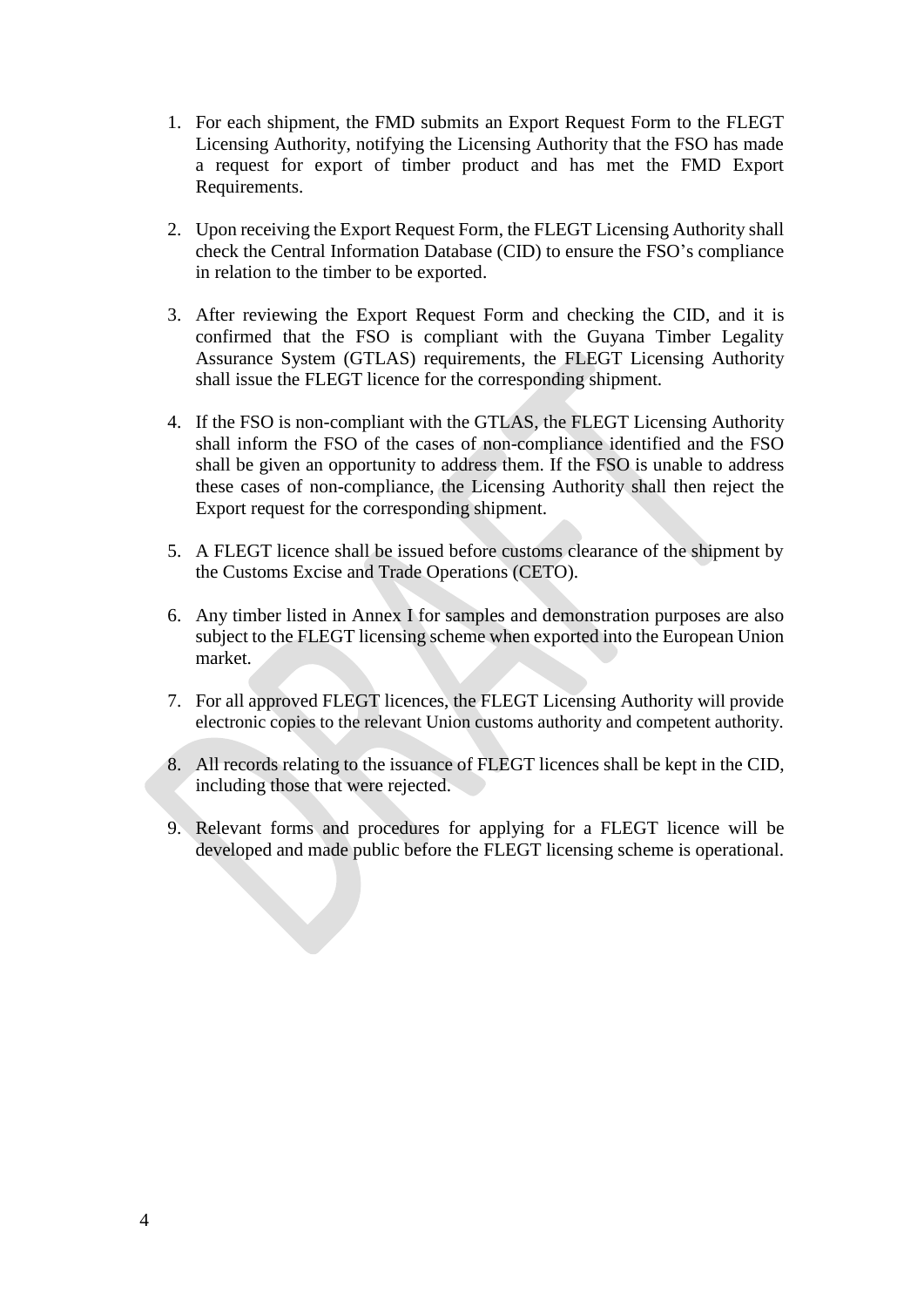

#### *Technical specifications with regard to paper FLEGT licences*

- 1. Paper licences shall conform to the format set out in Appendix 1.
- 2. The paper size shall be standard A4. The paper shall have watermarks showing the GFC's logo and seal.
- 3. The licences shall be completed using a typewriter or computer, or by hand, if necessary.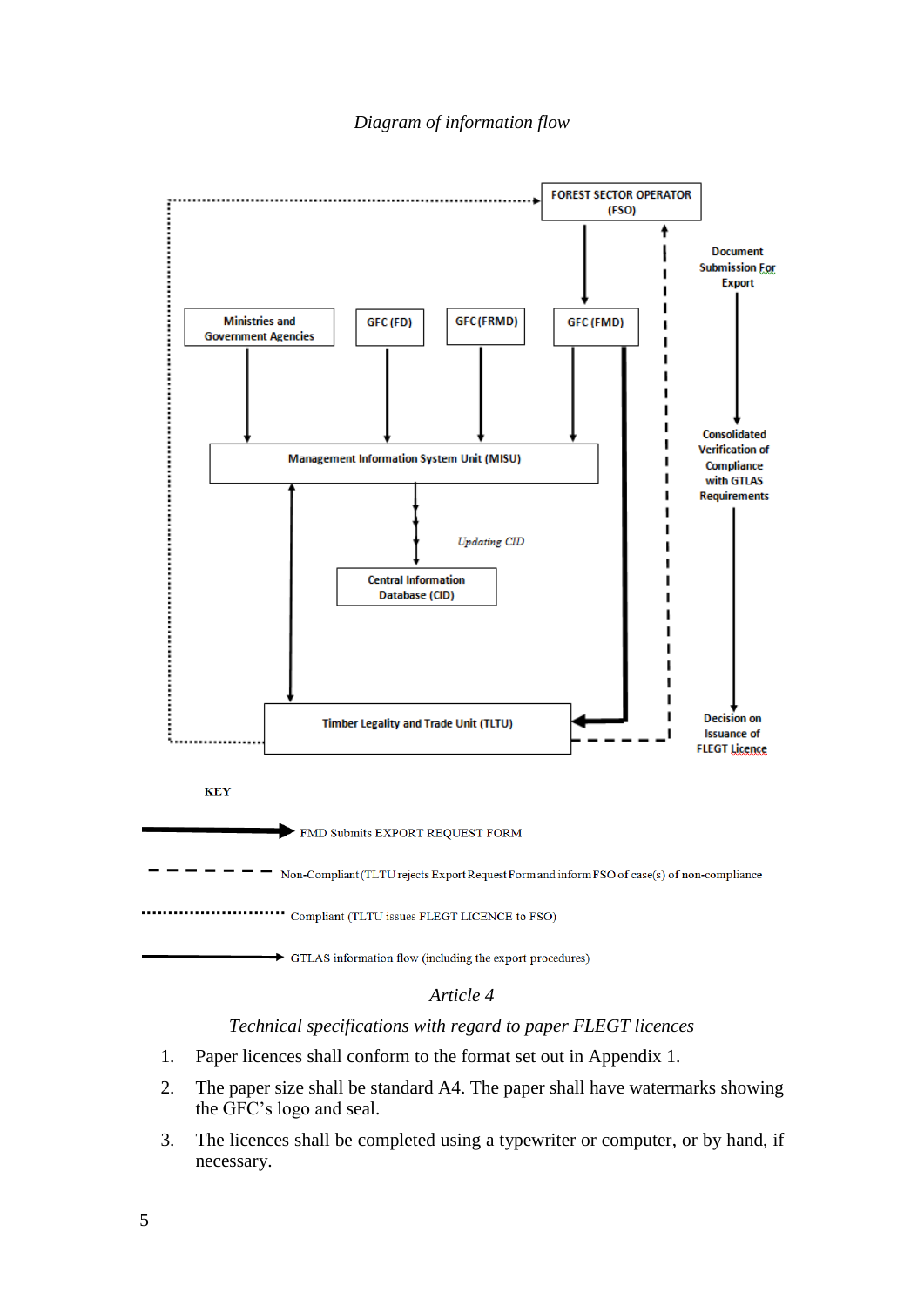- 4. The Licensing Authority will use a metal stamp, preferably made of steel.
- 5. The Licensing Authority shall use a tamper-proof method to record the quantity allocated in such a way as to make it impossible to insert figures or references.
- 6. The form shall contain no erasures or alterations, unless those erasures or alterations have been authenticated by the stamp and signature of the Licensing Authority.
- 7. The licences shall be printed and completed in English.

### *Technical specifications with regard to electronic FLEGT licences*

- 1. FLEGT licences may be issued and processed using electronic systems developed in the context of the GTLAS.
- 2. In Member States of the Union that are not linked to an electronic system, a paper-based licence shall be made available.

#### *Article 6*

#### *Copies of FLEGT licences*

- 1. A FLEGT licence shall be drawn up in one original licence and four copies, as follows:
	- i. "Original for Competent Authority"
	- ii. a "Copy for Customs at destination";
	- ii. a "Copy for Importer"
	- iii. a "Copy for the Licensing Authority";
	- iv. a "Copy for the Licensee";
- 2. The FLEGT licences marked "Original for Competent Authority", "Copy for the Importer" and "Copy for Customs at destination" shall be given to the licensee, who shall send them to the importer.
- 3. The importer shall lodge the original with the competent authority and the relevant copy with the customs authority of the Member State of the Union in which the shipment covered by that licence is declared for release for free circulation. The copy marked "Copy for the Importer" shall be retained by the importer for the importer's records.
- 4. The copy marked "Copy for the Licensing Authority" shall be retained by the Licensing Authority for its records and for possible future verification of licences issued.
- 5. The copy marked "Copy for Licensee" shall be given to the licensee for the licensee's records.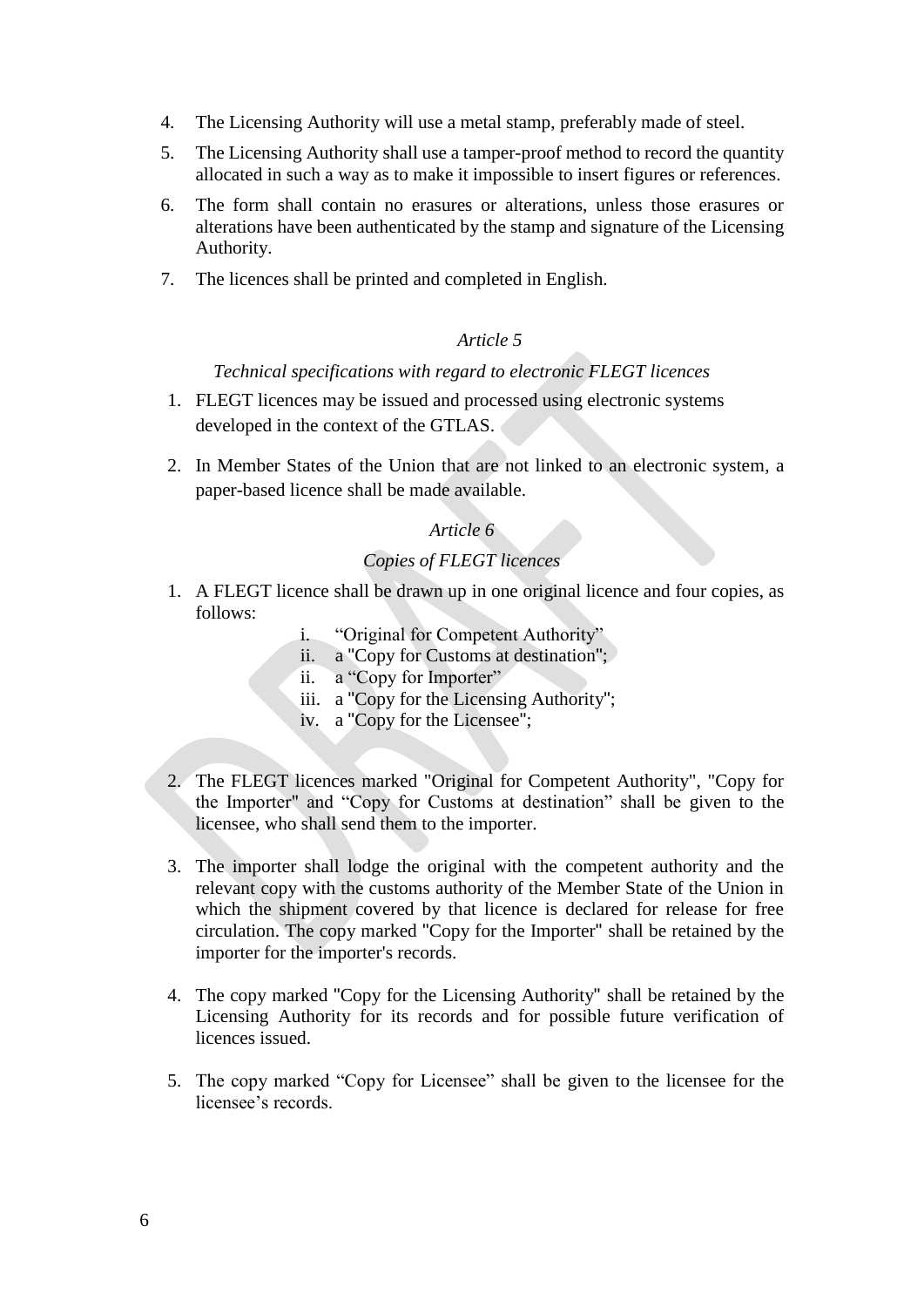- 6. Electronic copies of the FLEGT licence will also be provided to the relevant Union customs authority and the competent authority.
- 7. The Licensing Authority will archive a copy of the FLEGT licence and an electronic copy will be stored by the Management Information System Unit in the CID.

# *Validity, withdrawal and replacement of FLEGT licences*

- 1. Validity and loss of the validity of FLEGT licences
	- 1.1. FLEGT licences will be valid from the day of their issuance, and will have a validity of six (6) months from the date of issue. The expiration date will be indicated on the FLEGT licences.
	- 1.2. FLEGT licences shall cease to be valid and shall be returned to the Licensing Authority if the timber products covered by the licence are lost or destroyed during shipment prior to arrival in the European Union.
	- 1.3. When the export has not been carried out and the licensee has not requested an extension.
- 2. Withdrawal of the FLEGT licence
	- The FLEGT licence will be withdrawn in the following situations:
	- 2.1. For any infraction committed by the licensee related to the shipment that is identified after the issuance of the FLEGT licence.
	- 2.2. The licensee may also return it voluntarily if the licensee decides not to use it.
- 3. Replacement of the FLEGT licence
	- 3.1. In the event of loss, theft or destruction of the FLEGT licence, the licensee or an authorised representative may apply to the Licensing Authority for a replacement, providing justification of the loss, theft or destruction of the original and/or copy.
	- 3.2. Once the Licensing Authority is satisfied of the justification for replacing the licence, it shall issue a replacement following receipt of the request from the licensee.
	- 3.3. Replacement FLEGT licences shall include the information and particulars contained in the original FLEGT licence, including the FLEGT licence number. The replacement FLEGT licence shall bear the words 'Replacement licence'.
	- 3.4. In the event that the lost or stolen licence is retrieved, it shall not be re-used and must be returned to the Licensing Authority.
- 4. FLEGT Licence re-application

A new FLEGT licence shall be requested by the exporter whenever there is a change in the timber product, HS code, species, or number of units, as well as any deviation in the weight and/or volume of the shipment by more than 10% in comparison with the FLEGT licence.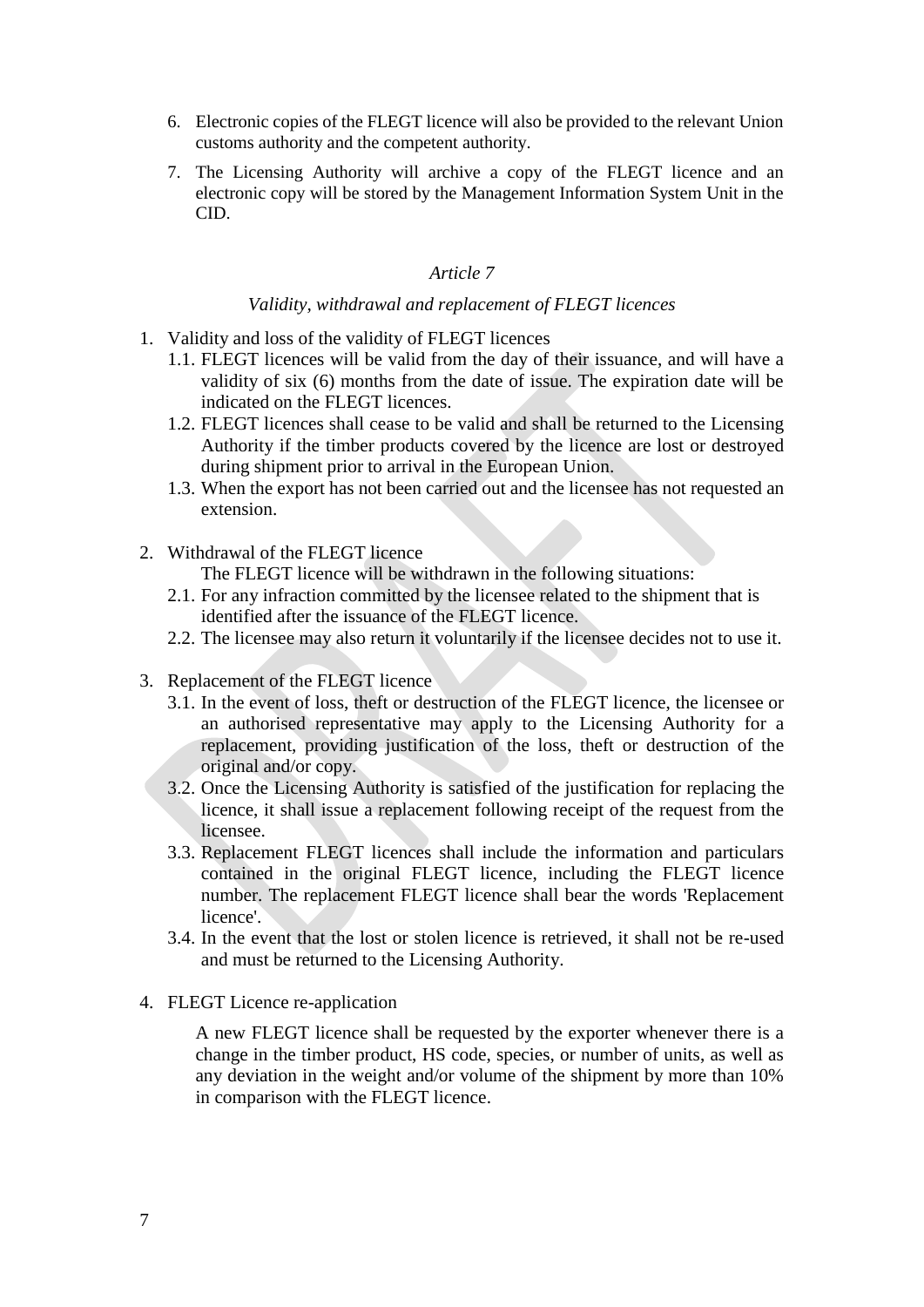#### *Management of non-compliance related to FLEGT licences*

In the event of any infringement or fraudulent information relating to timber products, or forgery, alteration or modification of information on the FLEGT licence or infringement of the FLEGT license regulations, the Licensing Authority shall apply penalties as prescribed by the laws of Guyana.

### *Article 9*

### *Treatment of doubts regarding the validity of a licence*

- 1. In case of doubt concerning the validity or authenticity of a licence, a duplicate or a replacement licence, the competent authority in the Union may request additional information from the Licensing Authority.
- 2. If considered necessary, the Licensing Authority may ask the competent authority to send a copy of the licence or the replacement in question.
- 3. If the Licensing Authority considers it necessary, it shall withdraw the licence and issue a corrected original, which shall be authenticated by the stamped endorsement 'Duplicate' and forwarded to the competent authority.
- 4. If the validity of the licence is confirmed, the Licensing Authority shall notify the competent authority forthwith, preferably by electronic means. Any copies returned by the competent authority shall be authenticated by the stamped endorsement 'Validated on'.
- 5. In the event that the licence in question is not valid, the Licensing Authority shall notify the competent authority forthwith, preferably by electronic means and both Authorities shall take appropriate action.

#### **APPENDICES**

- 1. Licence form (template 1 and template 2).
- 2. Notes for guidance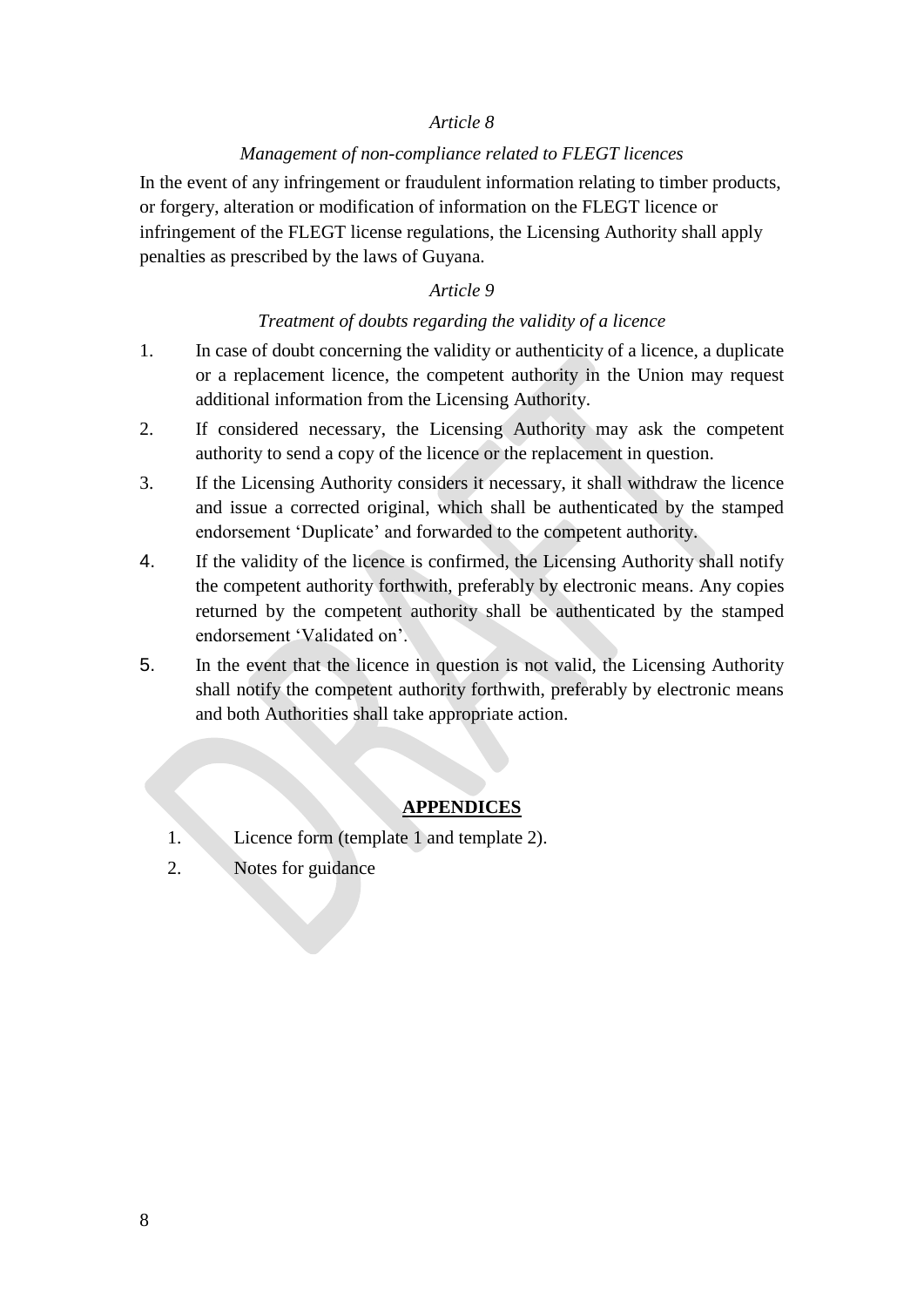| $\mathbf{1}$ | <b>1 Issuing Authority</b>                                    | 2 Importer                                      |                |  |  |  |
|--------------|---------------------------------------------------------------|-------------------------------------------------|----------------|--|--|--|
| ORIGINAL     | Name                                                          | Name                                            |                |  |  |  |
|              | <b>Address</b>                                                | <b>Address</b>                                  |                |  |  |  |
|              | <b>3 FLEGT Licence number</b>                                 | <b>4 Date of expiry</b>                         |                |  |  |  |
|              |                                                               |                                                 |                |  |  |  |
|              | 5 Country of export                                           | 7 Means of transport                            |                |  |  |  |
|              | 6 ISO code                                                    |                                                 |                |  |  |  |
|              | 8 FLEGT Licensee (name and address)                           |                                                 |                |  |  |  |
|              | 9 Commercial description of timber products                   |                                                 | 10 HS headings |  |  |  |
| $\mathbf{1}$ |                                                               |                                                 |                |  |  |  |
|              | Common and scientific 12 Countries of harvest<br>11.<br>names |                                                 | 13 ISO codes   |  |  |  |
|              | 14 Volume $(m^3)$                                             | <b>16 Number of units</b><br>15 Net weight (kg) |                |  |  |  |
|              | 17 Distinguishing marks                                       |                                                 |                |  |  |  |
|              | 18 Signature and stamp of issuing authority                   |                                                 |                |  |  |  |
|              | Name                                                          |                                                 |                |  |  |  |
|              | Place and date                                                |                                                 |                |  |  |  |

# **Appendix 1** *Template 1: Format of the FLEGT licence*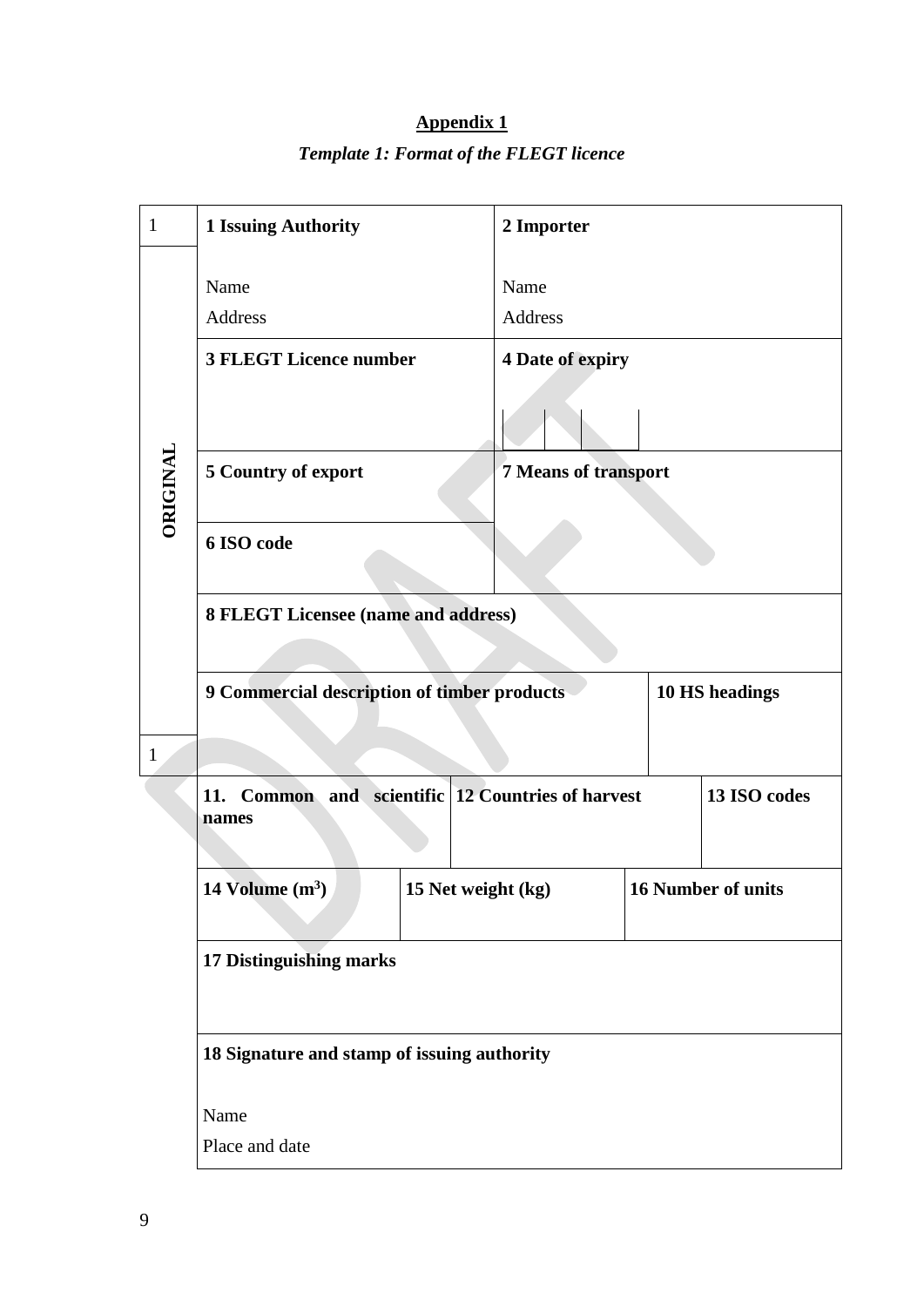# **Template 2: additional information for complex shipment**

# **THE FOLLOWING INFORMATION IS RELATED TO THE FLEGT**

Licence **# .......** Date of expiry:......... Name of licensee:........ Name of importer:.........

| Item#          | Comme<br>rcial<br>descrip<br>tion of<br>timber<br>produc<br>ts | HS<br>Head<br>ing | $\overline{\text{Com}}$<br>$mon$<br>and<br>Scien<br>tific<br>name<br>$\boldsymbol{\mathsf{s}}$ | Country of<br>harvest | <b>ISO Code of</b><br><b>Country of</b><br>harvest | <b>Volu</b><br>me<br>(m <sup>3</sup> )<br>$\ast$ | <b>Net</b><br>wei<br>ght<br>(kg)<br>$\ast$ | <b>Num</b><br>ber<br>of<br>Unit<br>$\boldsymbol{\mathsf{s}}$ |
|----------------|----------------------------------------------------------------|-------------------|------------------------------------------------------------------------------------------------|-----------------------|----------------------------------------------------|--------------------------------------------------|--------------------------------------------|--------------------------------------------------------------|
| $\mathbf{1}$   |                                                                |                   |                                                                                                |                       |                                                    |                                                  |                                            |                                                              |
| $\overline{2}$ |                                                                |                   |                                                                                                |                       |                                                    |                                                  |                                            |                                                              |
| $\mathfrak{Z}$ |                                                                |                   |                                                                                                |                       |                                                    |                                                  |                                            |                                                              |
| $\overline{4}$ |                                                                |                   |                                                                                                |                       |                                                    |                                                  |                                            |                                                              |
| 5              |                                                                |                   |                                                                                                |                       |                                                    |                                                  |                                            |                                                              |
| 6              |                                                                |                   |                                                                                                |                       |                                                    |                                                  |                                            |                                                              |
| $\tau$         |                                                                |                   |                                                                                                |                       |                                                    |                                                  |                                            |                                                              |
| 8              |                                                                |                   |                                                                                                |                       |                                                    |                                                  |                                            |                                                              |
| 9              |                                                                |                   |                                                                                                |                       |                                                    |                                                  |                                            |                                                              |
| 10             |                                                                |                   |                                                                                                |                       |                                                    |                                                  |                                            |                                                              |
|                |                                                                |                   |                                                                                                |                       |                                                    |                                                  |                                            |                                                              |

\*Either volume or

| weight is required    |                 |                                                        |  |  |
|-----------------------|-----------------|--------------------------------------------------------|--|--|
| <b>Place of issue</b> | Date<br>$YYY$ : | Signature and stamp of<br>$(DD/MM/Y$ issuing authority |  |  |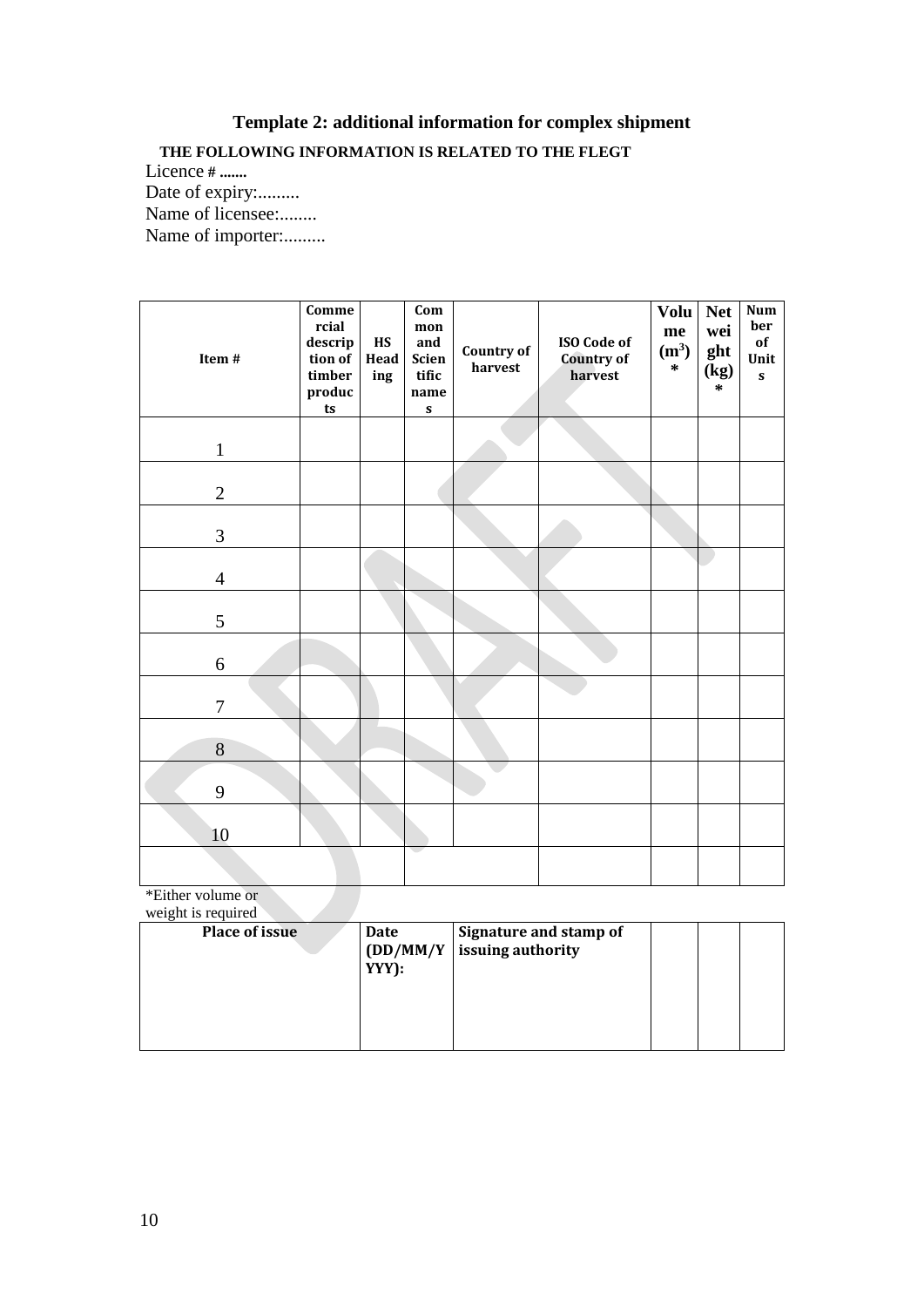# **Appendix 2**

# **Notes for Guidance**

#### **General:**

- Complete in capital letters.
- ISO codes refer to the international standard two-letter country code.

| Box 1         | <b>Licensing Authority</b>        | Indicate the name and address of the Licensing Authority.                                                                                                                                                                                                                                                                    |  |
|---------------|-----------------------------------|------------------------------------------------------------------------------------------------------------------------------------------------------------------------------------------------------------------------------------------------------------------------------------------------------------------------------|--|
| Box 2         | Importer                          | Name and address                                                                                                                                                                                                                                                                                                             |  |
| Box 3         | FLEGT licence number              | Indicate the licence number.                                                                                                                                                                                                                                                                                                 |  |
| Box 4         | Issuance<br>and<br>Expiry<br>date | Dates of issue and expiration of the licence.                                                                                                                                                                                                                                                                                |  |
| Box 5         | Country of export                 | This means the partner country (Guyana) from where the timber<br>products were exported to the Union.                                                                                                                                                                                                                        |  |
| Box 6         | ISO code                          | Indicate the two-letter code for Guyana.                                                                                                                                                                                                                                                                                     |  |
| Box 7         | Means of transport                | Indicate the means of transport at the port of export.                                                                                                                                                                                                                                                                       |  |
| Box 8         | Licensee                          | Indicate the name and address of the licensee.                                                                                                                                                                                                                                                                               |  |
| Box 9         | Commercial description            | Indicate the commercial description of the timber product(s).                                                                                                                                                                                                                                                                |  |
| <b>Box 10</b> | HS heading                        | The four- or six digitcommodity code established pursuant to the<br>Harmonised Commodity Description and Coding System and described<br>in Annex I of this Agreement.                                                                                                                                                        |  |
| <b>Box 11</b> | Common and scientific<br>name     | Indicate the common and scientific name of the species of timber used<br>in the product. Where more than one species is included in a composite<br>product, use separate lines. May be omitted for a composite product or<br>component that contains multiple species whose identity has been lost<br>(e.g. particle board). |  |
| <b>Box 12</b> | Countries of harvest              | Indicate the countries where the timber referred to in box 10 was<br>harvested. The source of all species utilised in the case of composite<br>products, must be identified unless it contains multiple species which<br>are no longer identifiable.                                                                         |  |
| Box 13        | ISO codes                         | Indicate the ISO code of the countries referred to in box 12. May be<br>omitted for a composite product or component that contains multiple<br>species whose identity has been lost.                                                                                                                                         |  |